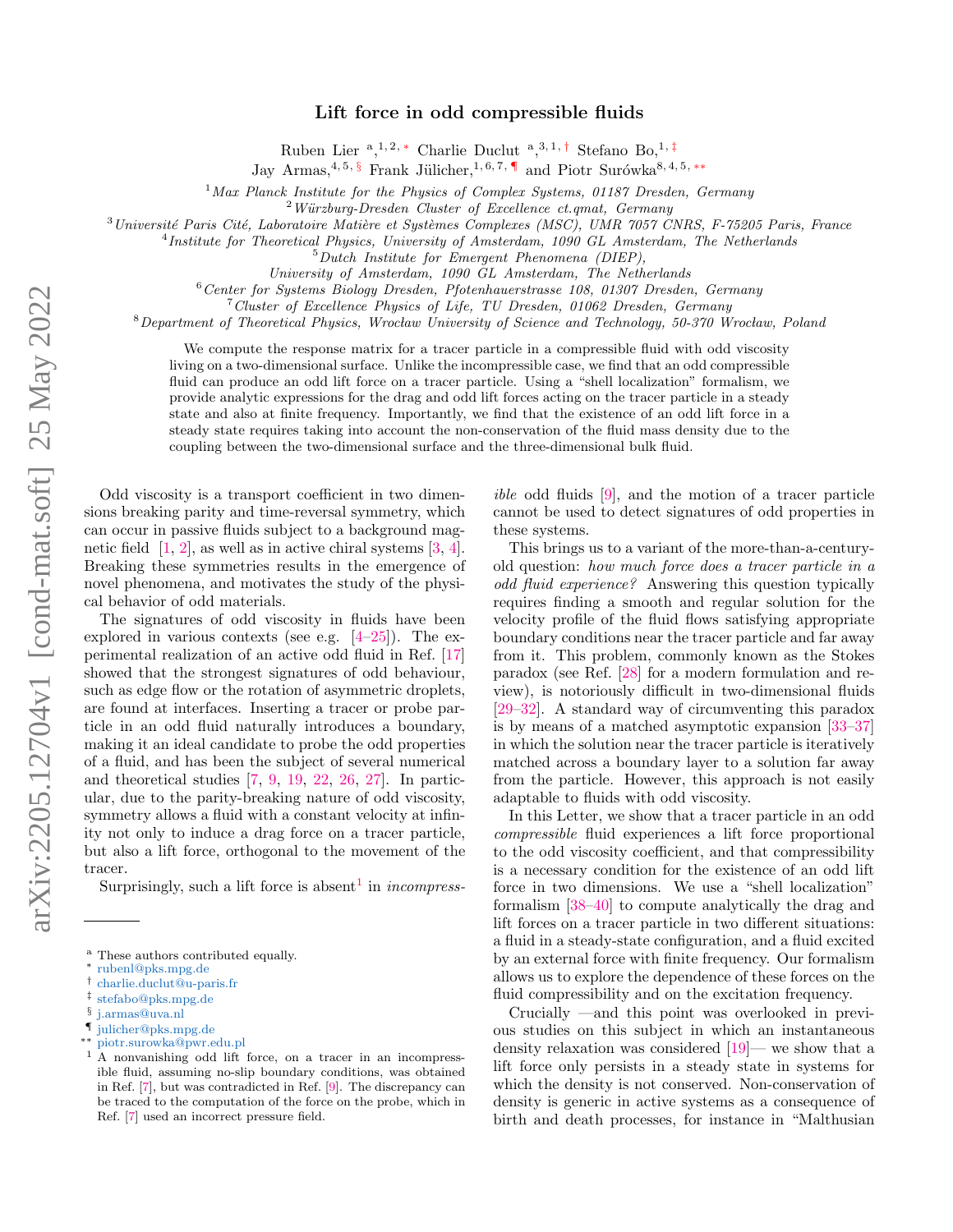flocks"  $[41, 42]$  $[41, 42]$  $[41, 42]$ , cellular tissues  $[43]$ , and in chemotactic systems [\[44\]](#page-6-8). Furthermore, absence of mass density conservation in two dimensions can arise from exchanges with a three-dimensional fluid bulk  $[45, 46]$  $[45, 46]$  $[45, 46]$ . This is for instance the case if the odd properties of the fluid stem from the activity of chiral particles, such as bacteria [\[47\]](#page-6-11) or spermatozoa [\[48\]](#page-6-12) that swim in a three-dimensional fluid and can accumulate at a surface.

As a further step, we also investigate the response of a probe excited periodically. At finite frequency, we show that an odd lift force can be measured in compressible fluids even if the mass density is conserved. This paves the way towards measurements of odd transport coefficients using frequency-dependent micro-rheology.

Compressible odd fluid.— We consider a thin layer of an odd compressible viscous fluid at the interface between two bulk (even) fluids, for instance water and air. For simplicity, we consider this layer to be flat and infinitely thin, such that the odd fluid can be described effectively as two-dimensional. The stress tensor associated with the mechanical properties of the odd fluid with velocity field  $v_i$  reads

$$
\sigma_{ij} = 2\eta_{\rm s}\partial_{\langle i}v_{j\rangle} + 2\eta_{\rm o}\partial_{\{i}v_{j\}} + (\eta_{\rm b}\partial_{k}v_{k} - P)\,\delta_{ij}\,,\quad (1)
$$

where  $i, j$  denote two-dimensional Cartesian coordinates and where summation over repeated indices is implied. For an arbitrary tensor  $A_{ij}$ , we have introduced the notation  $A_{\langle ij \rangle} = (A_{ij} + A_{ji})/2 - A_{kk}\delta_{ij}/2$  for its traceless symmetric part, such that  $\partial_{\langle i}v_{j}\rangle$  is the fluid shear rate. We have also introduced the odd tensor contraction  $A_{\{ij\}} = (\varepsilon_{ik}A_{kj} + \varepsilon_{ik}A_{jk} + \varepsilon_{jk}A_{ki} + \varepsilon_{jk}A_{ik})/4$ , where  $\varepsilon_{ij}$  denotes the fully antisymmetric tensor in two dimensions with  $\varepsilon_{12} = -\varepsilon_{21} = 1$ . Finally, we denote by  $\eta_{s,b,o}$ the shear, bulk and odd viscosities of the fluid, and by P its pressure field.

We consider an odd fluid that is weakly compressible with an equation of state of the form

<span id="page-1-2"></span>
$$
P(\rho) = P_0 + \chi \frac{(\rho - \rho_0)}{\rho_0}, \qquad (2)
$$

where  $\chi^{-1}$  is the compressibility,  $\rho$  is the local mass density while  $P_0$  and  $\rho_0$  are the reference pressure and density, respectively.

The fluid velocity and mass density satisfy the following coupled differential equations

$$
\partial_t \pi_i + v_k \partial_k \pi_i = \eta_s \partial_k \partial_k v_i + \eta_b \partial_i \partial_k v_k + \eta_o \varepsilon_{ij} \partial_k \partial_k v_j - \partial_i P - \frac{1}{\tau} \pi_i + f_i,
$$
 (3a)

$$
\partial_t \rho + \partial_k (\rho v_k) = -\frac{1}{\kappa} (\rho - \rho_0) \,, \tag{3b}
$$

where  $\pi_i = \rho v_i$  is the momentum density. Eq. [\(3a\)](#page-1-0) represents the momentum balance equation, which includes a relaxation process with timescale  $\tau$  to account for friction between the two-dimensional fluid and the

three-dimensional bulk, as well as a force density  $f_i$  acting on the fluid. Similarly, Eq. [\(3b\)](#page-1-1) is the mass balance equation, which includes a mass exchange process with timescale  $\kappa$  to account for particle exchange with the bulk of the fluid [\[46\]](#page-6-10), or for birth and death processes. To simplify the system of coupled nonlinear differential equations  $(3)$ , we linearize it to first order in  $v_i$ and  $\delta \rho = \rho - \rho_0$  near a vanishing velocity and homogeneous reference state. The balance equations take the form

<span id="page-1-3"></span>
$$
\rho_0 \partial_t v_i = \eta_s \partial_k \partial_k v_i + \eta_b \partial_i \partial_k v_k + \eta_0 \varepsilon_{ij} \partial_k \partial_k v_j - \partial_i P - \frac{\rho_0}{\tau} v_i + f_i, \quad (4a)
$$

$$
\partial_t \delta \rho + \rho_0 \partial_k v_k = -\frac{1}{\kappa} \delta \rho \,. \tag{4b}
$$

We will use these equations to compute the response of a probe to an external force in an odd fluid.

Shell localization.— Having defined the equations of motion, we move to Fourier space with the convention

$$
g(t, x_i) = \frac{1}{(2\pi)^3} \int d\omega d^2 k \, g(\omega, k_i) e^{-i\omega t + ik_j x_j} \quad , \quad (5)
$$

for some function  $g(t, x_i)$  so that Eq. [\(4\)](#page-1-3) can be written in matrix form  $\mathcal{M}_{ij}v_j = f_i$  with  $\mathcal{M}_{ij}$  given by

$$
\mathcal{M}_{ij} = \hat{k}_i \hat{k}_j \left[ \frac{\rho_0}{\tau} - i\omega \rho_0 + \left( \eta_s + \eta_b + \frac{\chi \kappa}{1 - i\omega \kappa} \right) k^2 \right] \tag{6}
$$

$$
+ (\delta_{ij} - \hat{k}_i \hat{k}_j) \left[ \frac{\rho_0}{\tau} - i\omega \rho_0 + \eta_s k^2 \right] + \varepsilon_{ij} \eta_0 k^2 ,
$$

where  $k = \sqrt{k_i k_i}$  and  $\hat{k}_i = k_i / k$ . This matrix can be inverted as

$$
v_i(k_i, \omega) = (\mathcal{M}^{-1})_{ij}(k_i, \omega) f_j(k_i, \omega) , \qquad (7)
$$

to yield the velocity induced by a force distribution. Specifically, we consider the force applied on a tracer particle, which is a rigid disk of radius a located at the origin. Due to the rotational symmetry of the disk, we can decompose the force density as  $f_j(k_i, \omega) = F(k)\mathcal{F}_j(\omega)$ .

The shell localization method consists in considering that the force density is located in real space according to [\[38,](#page-6-3) [39,](#page-6-13) [49\]](#page-6-14):

<span id="page-1-4"></span>
$$
F(x) = \frac{1}{2\pi a} \delta(|x| - a) \quad . \tag{8}
$$

<span id="page-1-1"></span><span id="page-1-0"></span>Eq. [\(8\)](#page-1-4) enforces the force density exerted by the disk on the fluid to be uniformly distributed along the entire edge of the disk. The disk is coupled to the fluid through a no-slip boundary condition, which equates the velocity of the tracer particle to the fluid velocity at the edge of the tracer particle. Fourier transforming Eq. [\(8\)](#page-1-4) yields  $F(k) = J_0(ak)$  with  $J_n(z)$  the n<sup>th</sup> Bessel function of the first kind. The velocity of the disk located at  $|x| = 0$  is then directly given by the inverse Fourier transform at the origin

$$
v_i(|x| = 0, \omega) = (\mathbb{M}^{-1})_{ij}(\omega) \mathcal{F}_j(\omega) , \qquad (9)
$$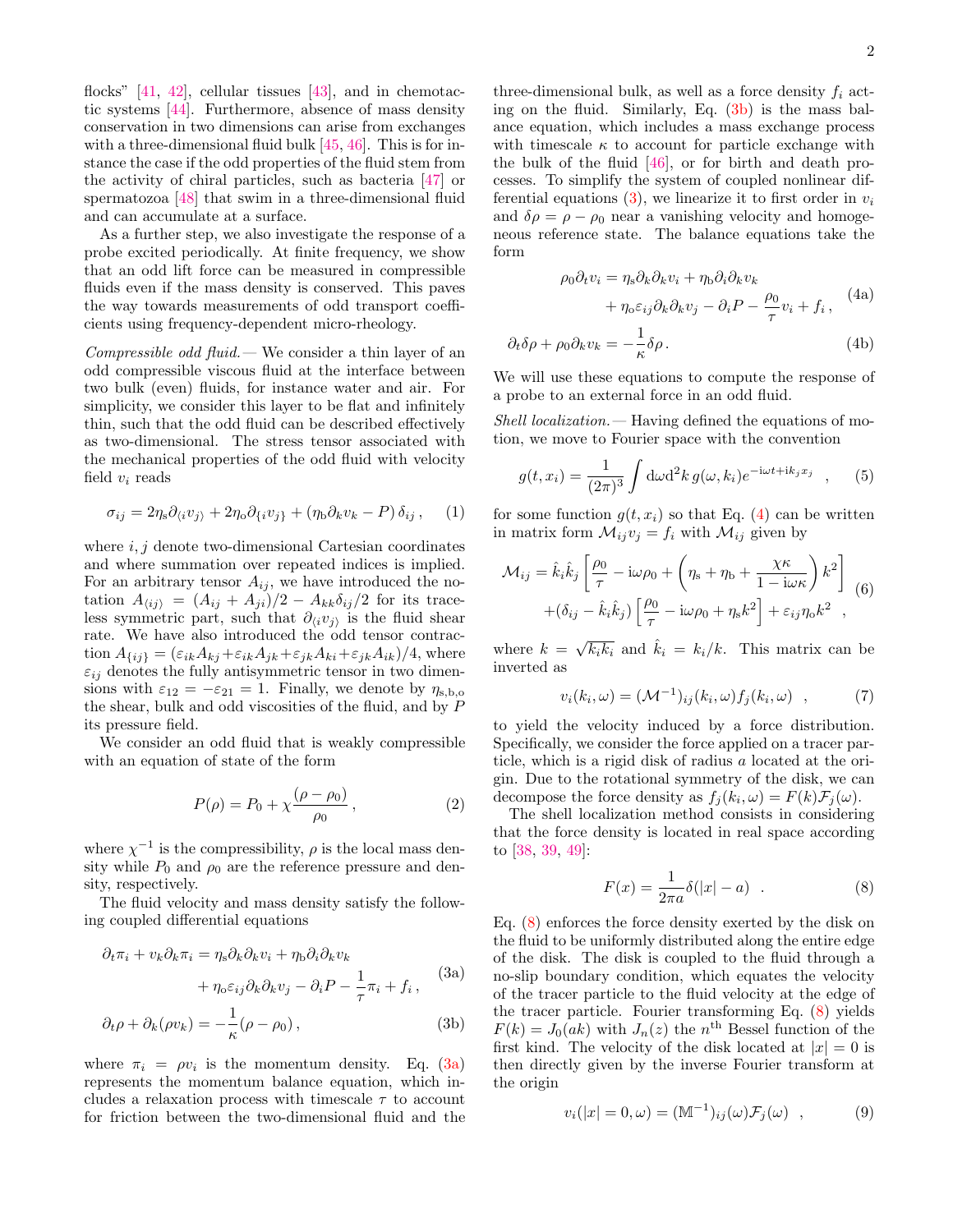where the "response matrix" is

$$
(\mathbb{M}^{-1})_{ij}(\omega) = \int_0^{2\pi} d\theta \int_0^{\infty} dk \, k F(k) (\mathcal{M}^{-1})_{ij}(k_i, \omega). \tag{10}
$$

The response matrix  $(M^{-1})_{ij}(\omega)$  encodes the velocity of a rigid probe immersed in an odd fluid as a function of the applied (frequency-dependent) force  $\mathcal{F}_i(\omega)$ . Using the disk radius a we can introduce the dimensionless coefficients

$$
z = ak, \ \tilde{\omega} = \omega a^2 \rho_0 / \eta_s, \ \tilde{\eta}_0 = \eta_0 / \eta_s, \ \tilde{\eta}_b = \eta_b / \eta_s \tilde{\tau} = \tau \eta_s / (\rho_0 a^2), \ \tilde{\chi} = \chi \rho_0 a^2 / \eta_s^2, \ \tilde{\kappa} = \kappa \eta_s / (\rho_0 a^2),
$$
 (11)

so that Eq.  $(10)$  turns into

$$
\mathcal{M}_{ij} = \frac{\eta_s}{a^2} \left\{ \hat{z}_i \hat{z}_j \left[ \frac{1}{\tilde{\tau}} - i\tilde{\omega} + \left( 1 + \tilde{\eta}_b + \frac{\tilde{\chi}\tilde{\kappa}}{1 - i\tilde{\omega}\tilde{\kappa}} \right) z^2 \right] + (\delta_{ij} - \hat{z}_i \hat{z}_j) \left[ \frac{1}{\tilde{\tau}} - i\tilde{\omega} + z^2 \right] + \varepsilon_{ij} \tilde{\eta}_o z^2 \right\} \tag{12}
$$

Before considering the most general case of a compressible fluid, where a lift force can arise, we first discuss the limiting case of an incompressible odd fluid. This corresponds to the limit  $\tilde{\chi} \to \infty$ , for which the matrix  $\mathcal{M}^{-1}$ reads

$$
\lim_{\chi \to \infty} (\mathcal{M}^{-1})_{ij}(z_k, \tilde{\omega}) = \frac{a^2}{\eta_s} \frac{\delta_{ij} - \hat{z}_i \hat{z}_j}{z^2 + \tilde{\tau}^{-1} - i\tilde{\omega}} \quad . \tag{13}
$$

It may be observed that this matrix is transverse to the wave-vector, indicating the absence of an odd lift force as expected for an incompressible odd fluid [\[9\]](#page-5-7). In addition, the odd viscosity transport coefficient is absent, indicating that the response of the tracer particle in the case of an odd incompressible fluid is identical to the response in the case of an even incompressible fluid. In App. [A,](#page-4-0) we verify that in the incompressible case the shell localization gives a drag force that is consistent with results found by explicitly solving the boundary value problem in two instances. Specifically, we recover the result for two-dimensional oscillatory drag [\[50,](#page-6-15) [51\]](#page-6-16) as well as the result for the drag force found in the Saffman-Delbrück model [\[52,](#page-6-17) [53\]](#page-6-18), provided we appropriately match the relaxation time to the coefficients of this model [\[54\]](#page-6-19).

Odd lift force.— We now address the general case of a compressible fluid. In this setting, the response matrix can written as

$$
(\mathbb{M}^{-1})_{ij}(\omega) = \frac{1}{\eta_{\rm s}} (M_{\rm d}\delta_{ij} - M_{\rm l}\varepsilon_{ij}), \qquad (14)
$$

where  $M_{\rm d}$  and  $M_{\rm l}$  are respectively the dimensionless response functions for drag force, and for lift force, specific to compressible odd fluids.

Steady-state odd lift force.— We first consider the steadystate case  $\tilde{\omega} \rightarrow 0$  with a non-vanishing relaxation rate

<span id="page-2-0"></span>

<span id="page-2-3"></span><span id="page-2-1"></span>FIG. 1. Steady-state drag coefficient  $M_d$  (A) and lift coefficient  $M_1$  (**B**) as a function of the dimensionless inverse compressibility  $\Theta = (\tilde{\chi}\tilde{\kappa})^{-1}$  for different values of the relaxation time  $\tilde{\tau}$  and for  $\tilde{\eta}_b = \tilde{\eta}_o = 1$ .

 $\tilde{\tau}^{-1} \neq 0$ . The drag and lift are obtained by computing the momentum integrals

$$
M_{\rm d} = \frac{1}{4\pi} \int \mathrm{d}z \, J_0(z) \frac{D(z)}{Q(z)}\,,\tag{15a}
$$

<span id="page-2-2"></span>
$$
M_1 = \frac{1}{2\pi} \int dz J_0(z) \frac{L(z)}{Q(z)}, \qquad (15b)
$$

where we have defined:

$$
Q(z) = \tilde{\tau}^2 z^4 \left( \tilde{\eta}_b + \tilde{\eta}_o^2 + \Theta^{-1} + 1 \right) + \tilde{\tau} z^2 (\tilde{\eta}_b + \Theta^{-1} + 2) + 1,
$$
 (16a)

$$
D(z) = \tilde{\tau}z(\tilde{\tau}z^2(\tilde{\eta}_b + \Theta^{-1} + 2) + 2), \ L(z) = \tilde{\eta}_o \tilde{\tau}^2 z^3,
$$
\n(16b)

and where  $\Theta^{-1} = \tilde{\kappa} \tilde{\chi}$ . As advertised in the introduction, we note that the odd lift force vanishes for  $\tilde{\eta}_0 \to 0$ , which is expected as it can only be induced by a parityodd coefficient. Furthermore,  $M<sub>1</sub>$  is only non-vanishing when  $\tilde{\kappa}^{-1}$  is non-vanishing, since in the steady case the limit  $\tilde{\kappa} \to \infty$  is equivalent to the incompressible limit for which was shown in Eq.  $(13)$  that the lift force vanishes. This means that in a steady state there can only be lift forces when density is not conserved, for instance if exchanges between the surface and three-dimensional fluid, parameterized by the relaxation time  $\kappa$ , take place.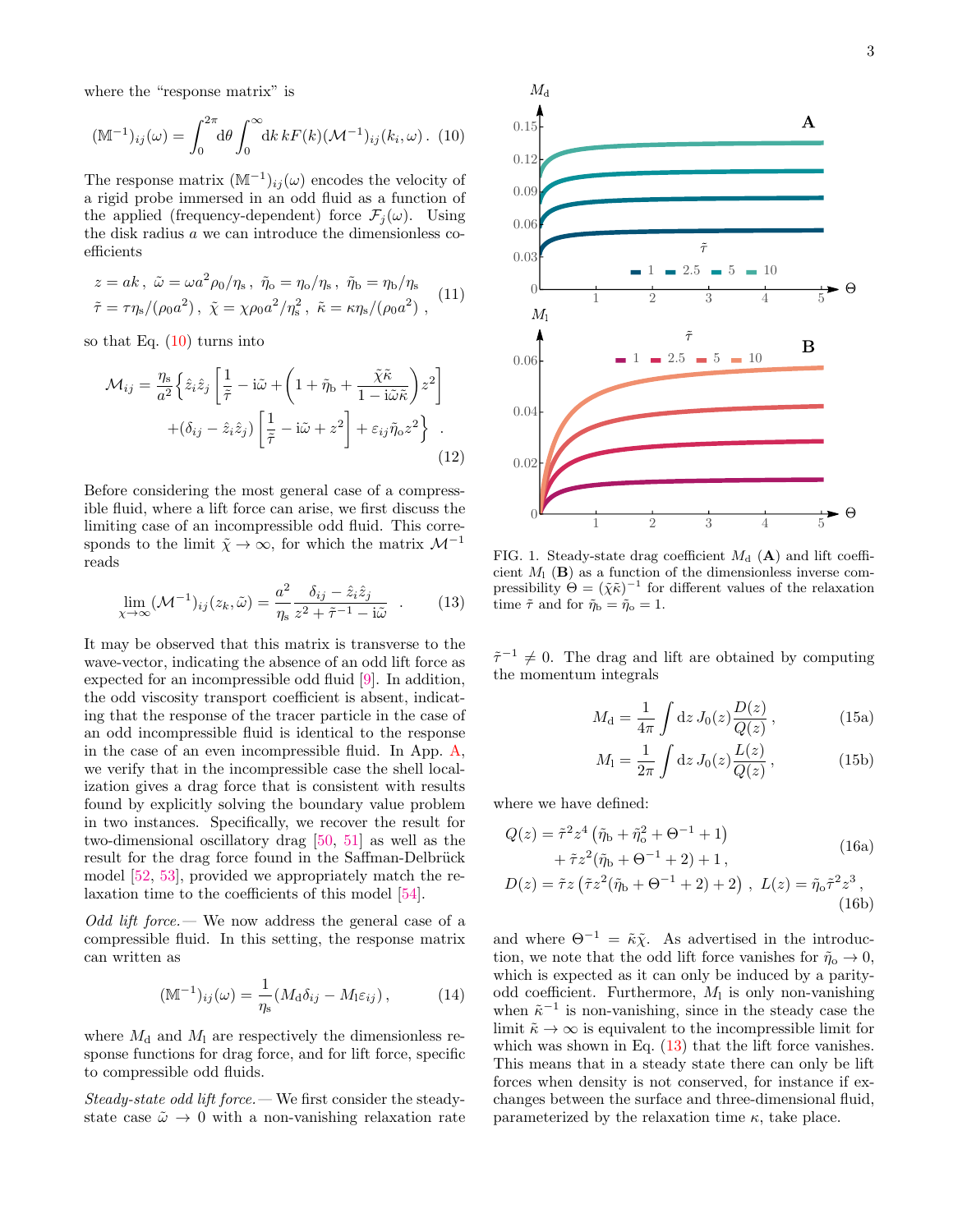As we detail in App. [B,](#page-4-1) the momentum integrals can be computed analytically using residues but their expression can become lengthy. For the purpose of clarity, we consider a series expansion in powers of the odd viscosity  $\tilde{\eta}_{\rm o}$  and keep the first non-vanishing contribution. Specifically, we find

$$
M_{\rm d} = \frac{K_0(\tilde{\tau}^{-1/2}) + K_0[(\Xi \tilde{\tau})^{-1/2}]/\Xi}{4\pi} + \mathcal{O}(\tilde{\eta}_{\rm o}^2), \quad (17a)
$$

$$
M_{\rm l} = \frac{\tilde{\eta}_{\rm o}\left[K_0(\tilde{\tau}^{-1/2}) - K_0[(\Xi \tilde{\tau})^{-1/2}]/\Xi\right]}{2\pi(\Xi - 1)} + \mathcal{O}(\tilde{\eta}_{\rm o}^2), \quad (17b)
$$

with  $\Xi = 1 + \tilde{\eta}_b + \Theta^{-1}$  and where  $K_n(x)$  is the  $n^{\text{th}}$  modified Bessel function of the second kind. In the incompressible fluid limit or for a compressible fluid without mass density relaxation  $(\Theta \rightarrow 0)$ , we find  $M_1 = 0$  and  $M_{\rm d} = K_0(\tilde{\tau}^{-1/2})/(4\pi).$ 

We now evaluate  $M_d$  and  $M_l$  from Eq. [\(15\)](#page-2-2) as a function of  $\Theta$  and provide the result in Fig. [1.](#page-2-3) We take  $\tilde{\eta}_b = \tilde{\eta}_o = 1$  for the dimensionless viscosities. We observe in Fig. [1](#page-2-3) A that the drag force is significantly affected by the momentum relaxation time  $\tilde{\tau}$  but only weakly depends on the compressibility parameter Θ. On the other hand, Fig. [1](#page-2-3) **B** shows the crucial role of the compressibility in the magnitude of the lift force, which vanishes in the incompressible limit  $\Theta \to 0$ .

We also consider the limit  $\Theta \to \infty$  which corresponds to an infinitely compressible fluid  $({\tilde{\chi}} = 0)$ , or to a fluid with an instantaneous density relaxation  $\kappa = 0$ ). In this limit, any deviation from the reference density  $\rho_0$  is instantly relaxed to the bulk, such that pressure is constant and plays no role in the response matrix. Our equations reduce in this case to the ones considered in Ref. [\[19\]](#page-5-8) where numerical expressions for the response function are computed.

Lastly, we note that the odd lift coefficient  $M_1$  can become negative for small values of  $\tilde{\tau}$  and large values of  $\Theta$ . However, this regime in parameter space for which  $\tau \ll 1$ is precisely the regime in which momentum relaxation dominates and the system given by Eqs. [\(3\)](#page-1-2) no longer provides an accurate description of two-dimensional fluid flows.

Frequency-dependent lift force.— We now consider the system in the absence of relaxation processes ( $\tilde{\tau}^{-1} \to 0$ and  $\tilde{\kappa}^{-1} \to 0$ ) to focus on the frequency-dependent response of the tracer. In Fig. [2,](#page-3-0) we display the real and imaginary parts of the drag coefficient  $M_d(\tilde{\omega})$  and odd lift coefficient  $M_1(\tilde{\omega})$  as a function of the dimensionless frequency  $\tilde{\omega}$  and for different values of the inverse compressibility  $\tilde{\chi}^{-1}$ . The drag coefficient  $M_d(\tilde{\omega})$  diverges as  $\tilde{\omega} \rightarrow 0$ , which is a signature of the Stokes paradox, see Figs. [2](#page-3-0) A and B.

On the other hand, the lift coefficient  $M_1(\tilde{\omega})$  vanishes at steady state, see Figs. [2](#page-3-0) C and D. At finite excitation frequency and compressibility, a nonvanishing odd response can be measured. Note that both the drag and



<span id="page-3-2"></span><span id="page-3-0"></span>FIG. 2. Real  $(A, C)$  and imaginary parts  $(B, D)$  of the complex drag and lift coefficients  $M_{d,l}$  as a function of the dimensionless frequency  $\tilde{\omega}$  for different values of the inverse compressibility  $\tilde{\chi}$  and for  $\tilde{\eta}_b = \tilde{\eta}_o = 1$ .

lift responses vanish at large frequencies, as expected for a fluid.

Additionally, a simple analytic expression for the drag and odd lift coefficient  $M_{d,l}$  can be obtained by expanding Eq. [\(10\)](#page-2-0) in the absence of relaxation processes ( $\tilde{\tau}^{-1} \to 0$ and  $\tilde{\kappa}^{-1} \to 0$ ) and at leading order in the inverse compressibility  $\tilde{\chi}^{-1}$ . One obtains

$$
M_{\rm d} = \frac{1}{4\pi} K_0 \left( \sqrt{\tilde{\omega}/i} \right) + \mathcal{O}(\tilde{\chi}^{-1}), \tag{18a}
$$

<span id="page-3-3"></span>
$$
M_1 = \frac{-i\tilde{\omega}\tilde{\eta}_o}{2\pi\tilde{\chi}} K_0 \left(\sqrt{\tilde{\omega}/i}\right) + \mathcal{O}(\tilde{\chi}^{-2}). \tag{18b}
$$

The drag and lift coefficients have a completely different behavior in the limit of small frequencies. Indeed, we have the expansion<sup>[2](#page-3-1)</sup>

$$
M_{\rm d} = -\frac{1}{8\pi} \left( \log \frac{\tilde{\omega}}{4} + 2\gamma_{\rm EM} - \frac{\mathrm{i}\pi}{2} \right) + \mathcal{O}(\tilde{\chi}^{-1}, \tilde{\omega}), \quad (19a)
$$

$$
M_{\rm l} = \frac{\mathrm{i}\tilde{\omega}\tilde{\eta}_{\rm o}}{4\pi\tilde{\chi}} \left( \log \frac{\tilde{\omega}}{4} + 2\gamma_{\rm EM} - \frac{\mathrm{i}\pi}{2} \right) + \mathcal{O}(\tilde{\chi}^{-2}, \tilde{\omega}^{2}), \ (19b)
$$

which shows a  $\log \tilde{\omega}$  divergence of the drag, as expected from the Stokes paradox, while the odd lift coefficient vanishes as  $\tilde{\omega}$  log  $\tilde{\omega}$ . This difference in the small  $\tilde{\omega}$  behavior is clearly visible in Fig. [2.](#page-3-0)

Discussion.— In this Letter we obtained analytical expressions for the drag and lift coefficients of a disk in a two-dimensional odd compressible fluid. We used a shell localization approach [\[38,](#page-6-3) [39\]](#page-6-13) to study the probe response both at steady-state and at finite frequency. In the incompressible limit, we confirmed the absence of odd effects on the tracer with no-slip boundary conditions [\[9\]](#page-5-7).

<span id="page-3-1"></span><sup>2</sup> Note that because the drag coefficient diverges in the limit  $\tilde{\omega} \rightarrow 0$ , the expansion in a series of  $\tilde{\omega}$  must be performed after computing the momentum integral over z.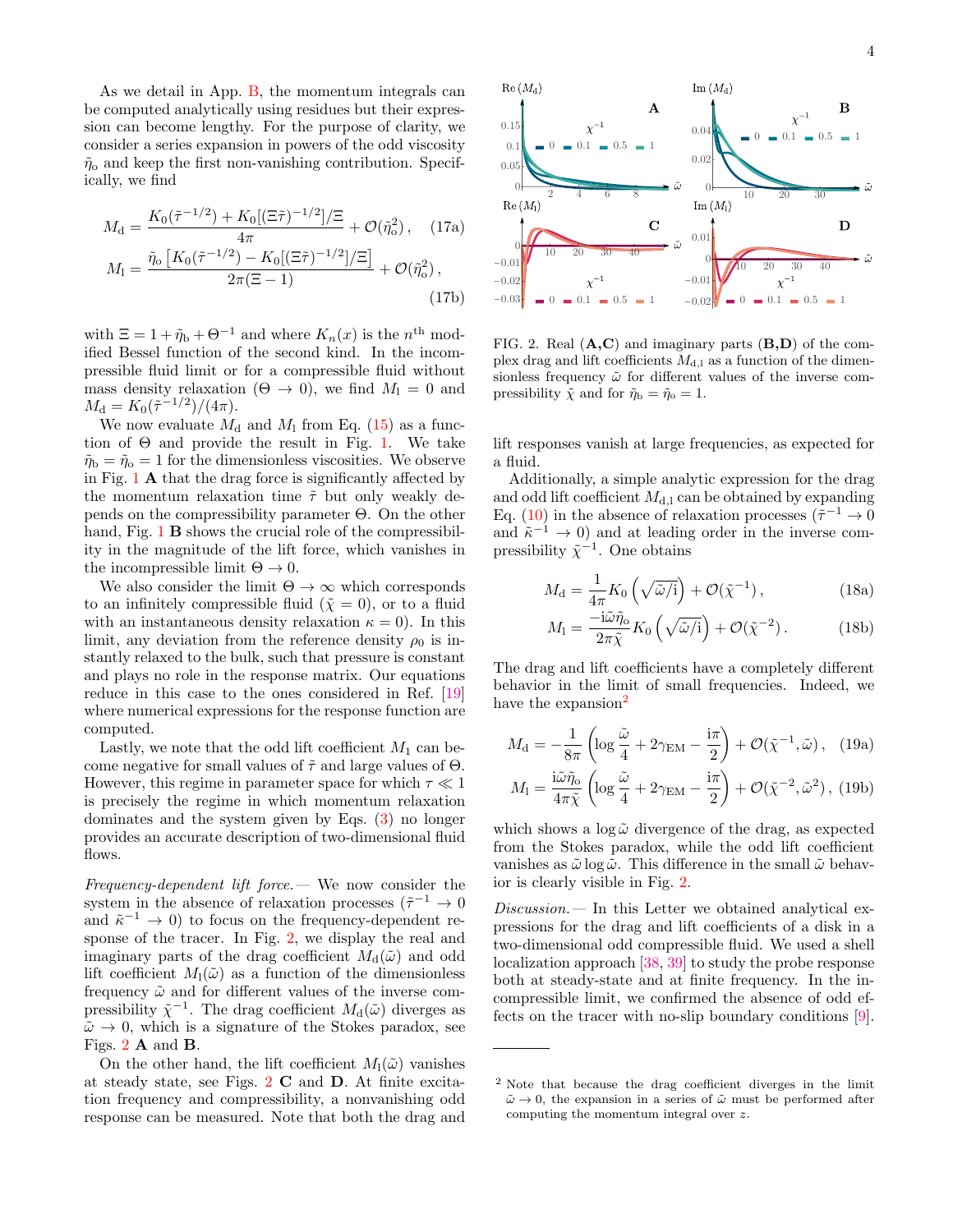Surprisingly, we found that an odd lift force can only persist on the probe at steady state provided the density of the two-dimensional fluid is not conserved<sup>[3](#page-4-2)</sup>. It would be interesting to see whether an "effective boundary condition" [\[56\]](#page-6-20) accounting for a small finite compressibility can be used to capture the odd lift force on the probe while using an incompressible model in the bulk. Finally, when the tracer is exited at finite frequency  $\omega$ , we found that an odd lift response exists at finite frequency, and vanishes as  $\omega \log(\omega)$  in the limit of small frequency. For comparison, the drag diverges in the same limit as  $log(\omega)$ , a signature of Stokes paradox [\[50,](#page-6-15) [51\]](#page-6-16). These results suggest that active micro-rheology could be used to measure the properties of odd viscoelastic materials.

Acknowledgements. - J.A. is partly supported by the Nederlandse Organizatie voor Wetenschappelijk Onderzoek (NWO) through the NWA Startimpuls funding scheme and by the Dutch Institute for Emergent Phenomena (DIEP) cluster at the University of Amsterdam. R.L. was supported, in part, by the cluster of excellence ct.qmat (EXC 2147, project-id 39085490). P.S. acknowledges the support of the Narodowe Centrum Nauki (NCN) Sonata Bis Grant No. 2019/34/E/ST3/00405 and NWO Klein grant via NWA route 2. C.D. acknowledges the support of the LabEx "Who Am I?" (ANR-11-LABX- $0071$ ) and of the Université Paris Cité IdEx (ANR-18-IDEX-0001) funded by the French Government through its "Investments for the Future" program. The authors wish to thank Alexandre G. Abanov for insightful comments on the manuscript.

## <span id="page-4-0"></span>Appendix A: Incompressible drag force

In this Appendix we explicitly compute the response matrix in two simple incompressible scenarios. In the absence of relaxation  $({\tilde{\tau}}^{-1} \to 0)$ , the incompressible response matrix is given by

$$
(\mathbb{M}^{-1})_{ij}(\tilde{\omega}) = \frac{\delta_{ij}}{4\pi \eta_s} \int dz \frac{z J_0(z)}{z^2 - i\tilde{\omega}}
$$
  
= 
$$
-\frac{\delta_{ij}}{8\pi \eta_s} \left[ \log \left( \frac{\tilde{\omega}}{4} \right) + 2\gamma_{EM} - i\frac{\pi}{2} \right] + \mathcal{O}(\tilde{\omega}),
$$
(A1)

where  $\gamma_{EM}$  is the Euler-Mascheroni constant. We see that this result is divergent in the steady-state limit  $(\tilde{\omega} \to 0)$ , which is a signature of the Stokes paradox [\[28\]](#page-5-12). Note that the shell localization result given in Eq.  $(A1)$  matches the drag force that one would obtain from solving explicitly the Stokes equation with no-slip boundary conditions [\[50,](#page-6-15) [51\]](#page-6-16).

A second scenario is the steady-steady case  $\tilde{\omega} \rightarrow 0$ with a finite relaxation rate  $\tilde{\tau}^{-1} \neq 0$ . The incompressible response matrix now reads

$$
(\mathbb{M}^{-1})_{ij}(0) = \frac{\delta_{ij}}{4\pi\eta_s} \int dz \frac{zJ_0(z)}{z^2 + 1/\tilde{\tau}}
$$
  
= 
$$
\frac{\delta_{ij}}{4\pi\eta_s} \left[ \log \left( 2\sqrt{\tilde{\tau}} \right) - \gamma_{\text{EM}} \right] + \mathcal{O}(\tilde{\tau}^{-1}).
$$
 (A2)

In this case, the response matrix is non-divergent thanks to the momentum relaxation circumventing the Stokes paradox  $[54, 57-59]$  $[54, 57-59]$  $[54, 57-59]$ . The result in Eq.  $(A2)$  can be compared to the result from works of Saffman and Delbrück [\[52,](#page-6-17) [53\]](#page-6-18), if one matches the relaxation  $\tilde{\tau}$  as [\[54\]](#page-6-19)

<span id="page-4-6"></span><span id="page-4-4"></span>
$$
\tilde{\tau} = \left(\frac{\eta_s}{2a\eta'_s}\right)^2,\tag{A3}
$$

where  $\eta'_{s}$  is the shear viscosity of the surrounding bulk fluid that is tied to the substrate in Refs.  $[52, 53]^4$  $[52, 53]^4$  $[52, 53]^4$  $[52, 53]^4$  $[52, 53]^4$ . We thus find that in these two instances, the shell localization approach yields the same results as in previous works where the fluid velocity profile is computed over the entire two-dimensional surface [\[52,](#page-6-17) [53\]](#page-6-18).

## <span id="page-4-1"></span>Appendix B: Analytical computation of the response matrix

In this Appendix, we show how the integrals performed throughout this Letter can be performed using the method of residues. For a compressible fluid as described in the main text, the response coefficients are obtained by performing momentum integrals that take the form

<span id="page-4-7"></span>
$$
I[R] = \int_0^\infty dz \, zR(z) J_0(z) \,, \tag{B1}
$$

<span id="page-4-3"></span>where  $R(z) = A(z)/B(z)$  is an even function of z, and where A and B are polynomials in z. We call  $z_n$  the  $n^{\text{th}}$ root of  $B(z)$ , such that  $B(z_n) = 0$ . Following Ref. [\[60\]](#page-6-24), the integral  $I[R]$  can be computed analytically in terms of the Hankel functions of the first kind  $H_{\nu}^{(1)}$  and the Bessel functions of the second kind  $Y_{\nu}$ . It reads:

$$
I[R] = \mathrm{i}\pi \sum_{z_n \in \mathbb{C}^+ \setminus \mathbb{R}} \mathrm{Res}\left(R(z)H_0^{(1)}(z), z_n\right)
$$

$$
- \pi \sum_{z_n \in \mathbb{R}^+} \mathrm{Res}\left(R(z)Y_0(z), z_n\right), \tag{B2}
$$

<span id="page-4-2"></span><sup>3</sup> Note that in Ref. [\[19\]](#page-5-8), the odd lift force was computed in the limit of a vanishing density relaxation time  $(\kappa \to 0)$  using the reciprocal theorem [\[55\]](#page-6-21). However, this theorem relies on the index exchange symmetry  $\eta_{ijkl} = \eta_{klij}$  of the viscosity tensor, which does not hold for an odd fluid.

<span id="page-4-5"></span><sup>&</sup>lt;sup>4</sup> Note in Refs. [\[52,](#page-6-17) [53\]](#page-6-18) the shear viscosity in the substrate  $\eta_s^{(SD)}$ is three-dimensional and therefore it has different units from the  $\eta_s$  appearing in this letter. In Eq. [\(A3\)](#page-4-6) the two viscosities are related by taking  $\eta_s^{(SD)} \to \eta_s/h$ , with h being the height of the substrate.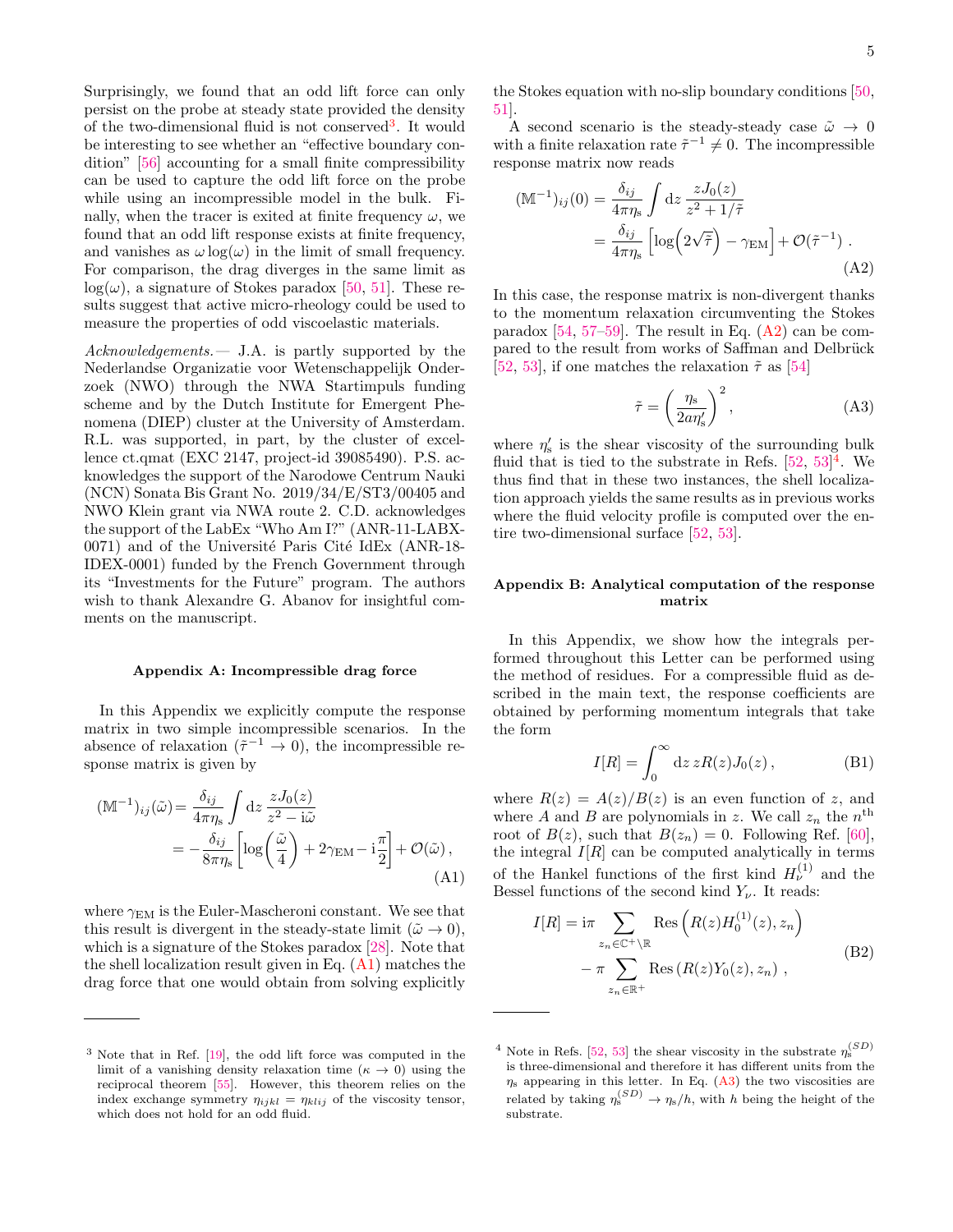where the first sum is over the roots of  $B(z)$  whose imaginary part is strictly positive, and the second one is over the positive real roots of  $B(z)$ . We denote by  $Res(f(z), z_n)$  the residue of f at point  $z_n$ .

As an illustration, we consider the oscillatory incompressible case in the absence of relaxation ( $\tilde{\tau}^{-1} \to 0$ ), for which one has

$$
R(z) = \frac{1}{z^2 - i\tilde{\omega}},
$$
 (B3)

and thus for which  $A(z) = 1$  and  $B(z) = z^2 - i\tilde{\omega}$  with the

- <span id="page-5-0"></span>[1] J. E. Avron, R. Seiler, and P. G. Zograf, Viscosity of Quantum Hall Fluids, [Phys. Rev. Lett.](https://doi.org/10.1103/PhysRevLett.75.697) 75, 697–700 [\(1995\).](https://doi.org/10.1103/PhysRevLett.75.697)
- <span id="page-5-1"></span>[2] P. Lévay, Berry phases for Landau Hamiltonians on deformed tori, J. Math. Phys. 36[, 2792–2802 \(1995\).](https://doi.org/10.1063/1.531066)
- <span id="page-5-2"></span>[3] S. Fürthauer, M. Strempel, S. W. Grill, and F. Jülicher, Active chiral fluids, [Eur. Phys. J. E](https://doi.org/10.1140/epje/i2012-12089-6) 35, 89 (2012).
- <span id="page-5-3"></span>[4] D. Banerjee, A. Souslov, A. G. Abanov, and V. Vitelli, Odd viscosity in chiral active fluids, [Nat. Commun.](https://doi.org/10.1038/s41467-017-01378-7) 8, [1573 \(2017\).](https://doi.org/10.1038/s41467-017-01378-7)
- [5] J. E. Avron, Odd Viscosity, [J. Stat. Phys.](https://doi.org/10.1023/A:1023084404080) 92, 543–557 [\(1998\).](https://doi.org/10.1023/A:1023084404080)
- [6] A. Lucas and P. Surówka, Phenomenology of nonrelativistic parity-violating hydrodynamics in 2+1 dimensions, Phys. Rev. E 90[, 063005 \(2014\).](https://doi.org/10.1103/PhysRevE.90.063005)
- <span id="page-5-6"></span>[7] E. Kogan, Lift force due to odd Hall viscosity, [Phys. Rev.](https://doi.org/10.1103/PhysRevE.94.043111) E 94[, 043111 \(2016\).](https://doi.org/10.1103/PhysRevE.94.043111)
- [8] P. S. Alekseev, Negative Magnetoresistance in Viscous Flow of Two-Dimensional Electrons, [Phys. Rev. Lett.](https://doi.org/10.1103/PhysRevLett.117.166601) 117[, 166601 \(2016\).](https://doi.org/10.1103/PhysRevLett.117.166601)
- <span id="page-5-7"></span>[9] S. Ganeshan and A. G. Abanov, Odd viscosity in twodimensional incompressible fluids, [Phys. Rev. Fluids](https://doi.org/10.1103/PhysRevFluids.2.094101) 2, [094101 \(2017\).](https://doi.org/10.1103/PhysRevFluids.2.094101)
- [10] T. Scaffidi, N. Nandi, B. Schmidt, A. P. Mackenzie, and J. E. Moore, Hydrodynamic Electron Flow and Hall Viscosity, [Phys. Rev. Lett.](https://doi.org/10.1103/PhysRevLett.118.226601) 118, 226601 (2017).
- [11] L. V. Delacrétaz and A. Gromov, Transport Signatures of the Hall Viscosity, [Phys. Rev. Lett.](https://doi.org/10.1103/PhysRevLett.119.226602) 119, 226602 (2017).
- [12] F. M. D. Pellegrino, I. Torre, and M. Polini, Nonlocal transport and the Hall viscosity of two-dimensional hydrodynamic electron liquids, [Phys. Rev. B](https://doi.org/10.1103/PhysRevB.96.195401) 96, 195401 [\(2017\).](https://doi.org/10.1103/PhysRevB.96.195401)
- [13] A. Abanov, T. Can, and S. Ganeshan, Odd surface waves in two-dimensional incompressible fluids, [SciPost Phys.](https://doi.org/10.21468/SciPostPhys.5.1.010) 5[, 010 \(2018\).](https://doi.org/10.21468/SciPostPhys.5.1.010)
- [14] G. M. Gusev, A. D. Levin, E. V. Levinson, and A. K. Bakarov, Viscous transport and Hall viscosity in a twodimensional electron system, [Phys. Rev. B](https://doi.org/10.1103/PhysRevB.98.161303) 98, 161303 [\(2018\).](https://doi.org/10.1103/PhysRevB.98.161303)
- [15] B. N. Narozhny and M. Schütt, Magnetohydrodynamics in graphene: Shear and Hall viscosities, [Phys. Rev. B](https://doi.org/10.1103/PhysRevB.100.035125) 100[, 035125 \(2019\).](https://doi.org/10.1103/PhysRevB.100.035125)
- [16] A. I. Berdyugin, S. G. Xu, F. M. D. Pellegrino, R. Krishna Kumar, A. Principi, I. Torre, M. Ben Shalom, T. Taniguchi, K. Watanabe, I. V. Grigorieva, M. Polini,

<span id="page-5-14"></span>

6

roots  $z_{1,2} = \pm$ √ i $\tilde{\omega}$ . In this case, only the first term in the right-hand side of Eq. [\(B2\)](#page-4-7) contributes, and since the Hankel function  $H_0^{(1)}$  has no pole in  $z_1 =$ √ i $\tilde{\omega}$ , it yields

$$
I\left[ (z^2 - i\tilde{\omega})^{-1} \right] = \frac{i\pi}{2} H_0^{(1)}(\sqrt{i\tilde{\omega}}) = K_0(-i\sqrt{i\tilde{\omega}}) , \quad (B4)
$$

where  $K_{\nu}(x)$  is the  $\nu^{\text{th}}$  modified Bessel function of the second kind. An expansion of Eq. [\(B4\)](#page-5-14) in series of  $\tilde{\omega}$ yields the result given in Eq. [\(A1\)](#page-4-3).

The same procedure can be applied for the compressible case, and was used to obtain Eqs.  $(17)$  and  $(18)$  of the main text.

- A. K. Geim, and D. A. Bandurin, Measuring Hall viscosity of graphene's electron fluid, Science 364[, 162–165](https://doi.org/10.1126/science.aau0685) [\(2019\).](https://doi.org/10.1126/science.aau0685)
- <span id="page-5-5"></span>[17] V. Soni, E. S. Bililign, S. Magkiriadou, S. Sacanna, D. Bartolo, M. J. Shelley, and W. T. M. Irvine, The odd free surface flows of a colloidal chiral fluid, [Nat. Phys.](https://doi.org/10.1038/s41567-019-0603-8) 15[, 1188–1194 \(2019\).](https://doi.org/10.1038/s41567-019-0603-8)
- [18] T. Markovich and T. C. Lubensky, Odd Viscosity in Active Matter: Microscopic Origin and 3D Effects, [Phys.](https://doi.org/10.1103/PhysRevLett.127.048001) Rev. Lett. 127[, 048001 \(2021\).](https://doi.org/10.1103/PhysRevLett.127.048001)
- <span id="page-5-8"></span>[19] Y. Hosaka, S. Komura, and D. Andelman, Nonreciprocal response of a two-dimensional fluid with odd viscosity, Phys. Rev. E 103[, 042610 \(2021\).](https://doi.org/10.1103/PhysRevE.103.042610)
- [20] R. Lier, J. Armas, S. Bo, C. Duclut, F. Jülicher, and P. Surówka, Passive odd viscoelasticity, [arXiv:2109.06606](http://arxiv.org/abs/2109.06606) [\(2021\),](http://arxiv.org/abs/2109.06606) [arXiv:2109.06606.](https://arxiv.org/abs/2109.06606)
- [21] C. Hargus, J. M. Epstein, and K. K. Mandadapu, Odd Diffusivity of Chiral Random Motion, [Phys. Rev. Lett.](https://doi.org/10.1103/PhysRevLett.127.178001) 127[, 178001 \(2021\).](https://doi.org/10.1103/PhysRevLett.127.178001)
- <span id="page-5-9"></span>[22] Y. Hosaka, S. Komura, and D. Andelman, Hydrodynamic lift of a two-dimensional liquid domain with odd viscosity, Phys. Rev. E 104[, 064613 \(2021\).](https://doi.org/10.1103/PhysRevE.104.064613)
- [23] T. Khain, C. Scheibner, M. Fruchart, and V. Vitelli, Stokes flows in three-dimensional fluids with odd and parity-violating viscosities, [J. Fluid Mech.](https://doi.org/10.1017/jfm.2021.1079) 934, A23 [\(2022\).](https://doi.org/10.1017/jfm.2021.1079)
- [24] D. Banerjee, A. Souslov, and V. Vitelli, Hydrodynamic correlation functions of chiral active fluids, [Phys. Rev.](https://doi.org/10.1103/PhysRevFluids.7.043301) Fluids 7[, 043301 \(2022\).](https://doi.org/10.1103/PhysRevFluids.7.043301)
- <span id="page-5-4"></span>[25] M. Fruchart, M. Han, C. Scheibner, and V. Vitelli, The odd ideal gas: Hall viscosity and thermal conductivity from non-Hermitian kinetic theory, [arXiv:2202.02037](http://arxiv.org/abs/2202.02037) [\(2022\),](http://arxiv.org/abs/2202.02037) [arXiv:2202.02037.](https://arxiv.org/abs/2202.02037)
- <span id="page-5-10"></span>[26] C. Reichhardt and C. J. O. Reichhardt, Active microrheology, Hall effect, and jamming in chiral fluids, [Phys.](https://doi.org/10.1103/PhysRevE.100.012604) Rev. E 100[, 012604 \(2019\).](https://doi.org/10.1103/PhysRevE.100.012604)
- <span id="page-5-11"></span>[27] C. J. O. Reichhardt and C. Reichhardt, Active rheology in odd-viscosity systems, EPL 137[, 66004 \(2022\).](https://doi.org/10.1209/0295-5075/ac2adc)
- <span id="page-5-12"></span>[28] J. Veysey and N. Goldenfeld, Simple viscous flows: From boundary layers to the renormalization group, [Rev. Mod.](https://doi.org/10.1103/RevModPhys.79.883) Phys. 79[, 883–927 \(2007\).](https://doi.org/10.1103/RevModPhys.79.883)
- <span id="page-5-13"></span>[29] J. Happel and H. Brenner, Low Reynolds Number Hydrodynamics (Springer, The Hague, The Netherlands, 1983).
- [30] L. D. Landau and E. M. Lifshitz, Fluid Mechanics (Elsevier/Butterworth Heinemann, Amsterdam, The Nether-